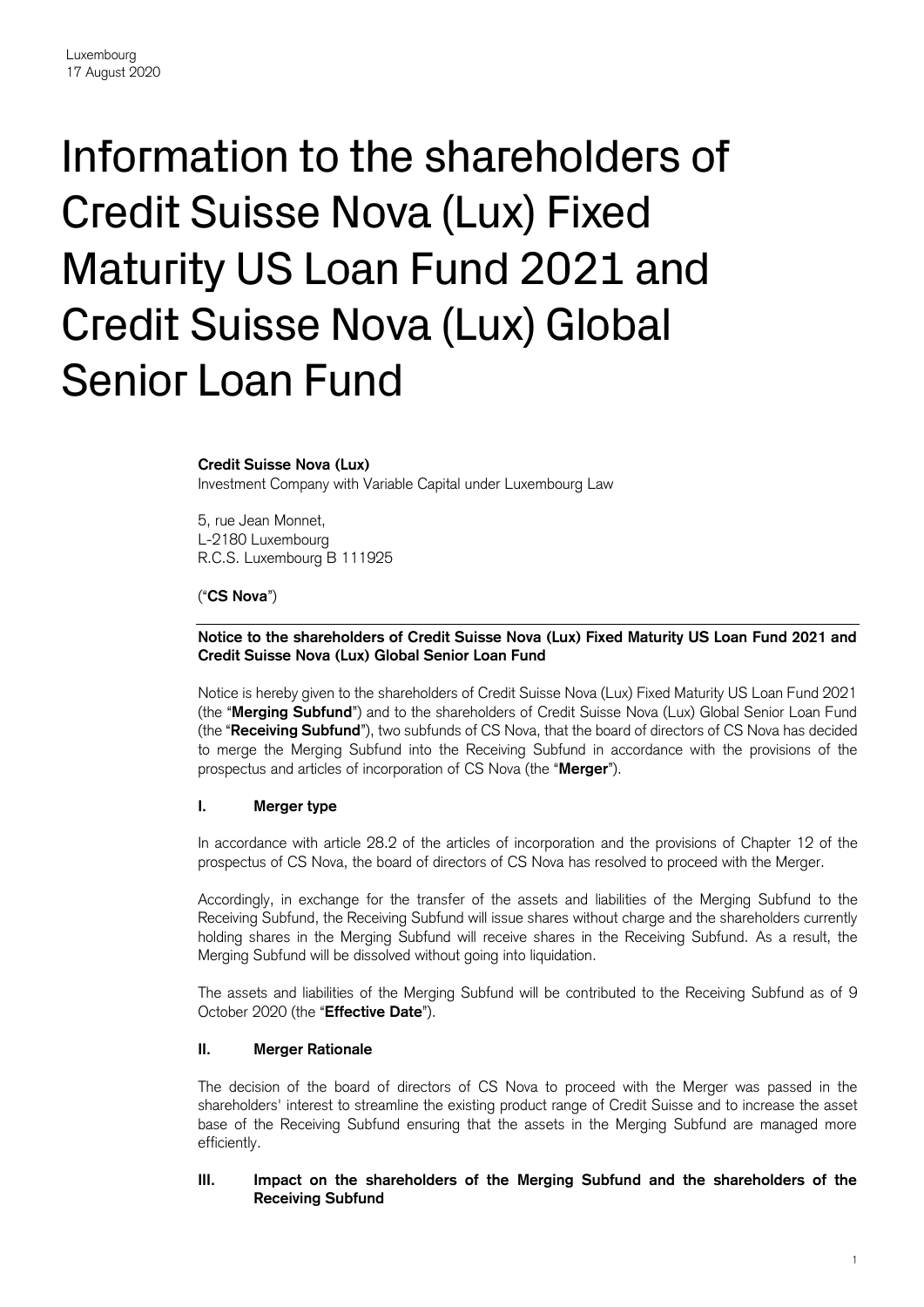For each share held in the Merging Subfund, shareholders of the Merging Subfund will receive a given number or fraction of corresponding shares in the Receiving Subfund (the calculation method of the exchange ratio is set forth in section V below). Shares of the Merging Subfund will then be cancelled.

As a result, the shareholders of the Merging Subfund will, in exchange for their shares in the Merging Subfund, become shareholders of the Receiving Subfund.

The Merging Subfund will cease to exist on the Effective Date.

A non-exhaustive overview of similarities and differences between the Merging and the Receiving Subfunds are indicated in Appendix 1 which apply as at 17 August 2020. **For a full description of the terms of the Merging Subfund and the Receiving Subfund and their share classes, the shareholders are asked to refer to the prospectus and key information documents of CS Nova which are attached to this document or available at [www.credit-suisse.com](http://www.credit-suisse.com/) in accordance with the provisions of the prospectus of CS Nova.**

The investment objectives and principles / strategies of each of the Merging Subfund and the Receiving Subfund described in Appendix 1 are comparable. Both invest primarily in floating rate senior loans and other senior floating rate debt instruments. Nevertheless, as part of the Merger, a part of the portfolio of the Merging Subfund may be rebalanced in order to align the Merging Subfund's portfolio to the one of the Receiving Subfund, reflected further below. Investors in the Merging Subfund should note that transaction costs related to such rebalancing will be borne by the Merging Subfund. To the extent such a rebalancing does take place, it will occur between the date on which the Merging Subfund is closed for redemptions, as specified below, and the Effective Date.

Shares in the Receiving Subfund may differ from the respective shares of the Merging Subfund in terms of total expense ratio or risk indicators, as further detailed in the correspondence table below. Furthermore, the issuance of shares following the Merger may result in a dilution of the participation of the current shareholders of the Receiving Subfund.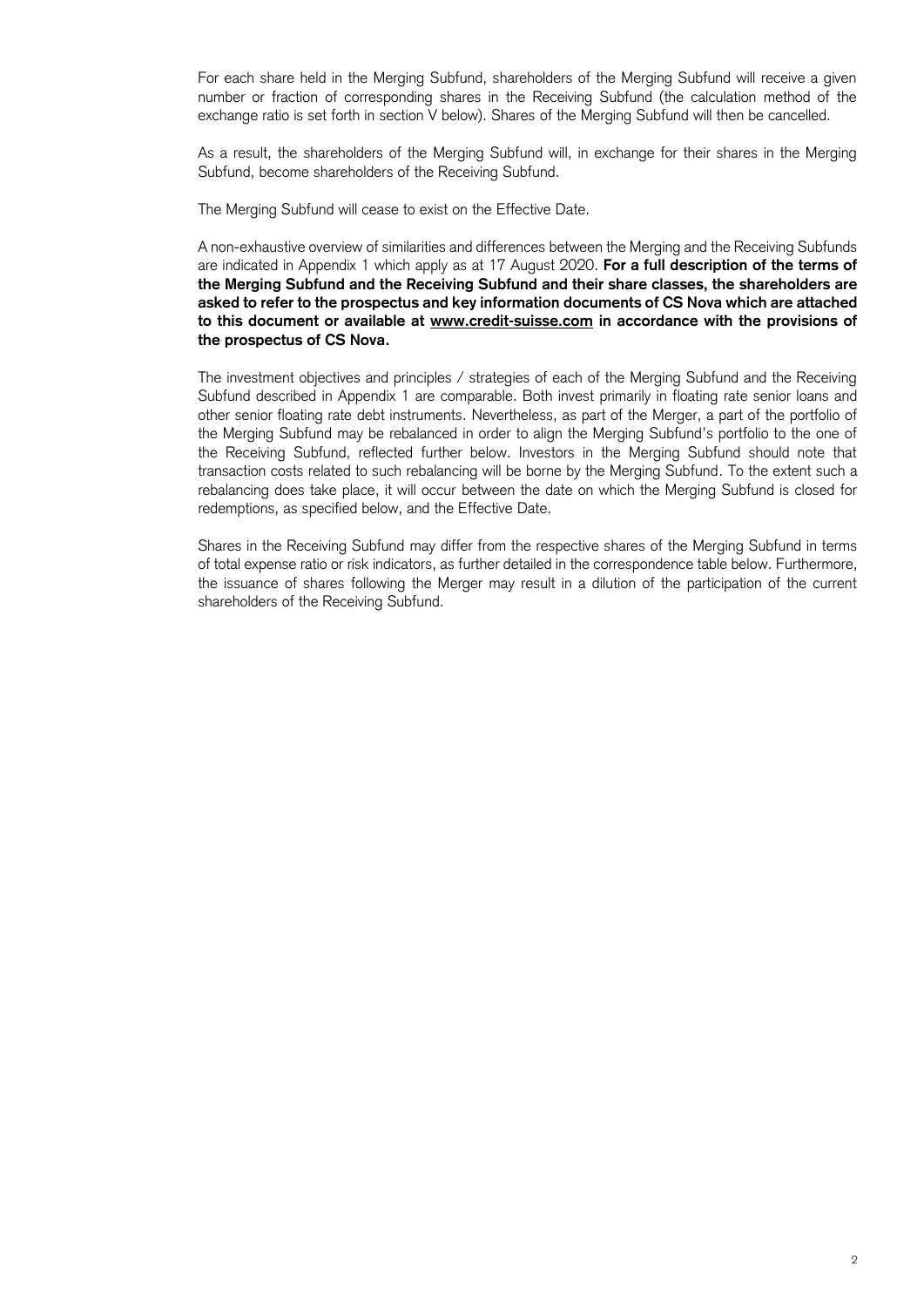| <b>Merging Subfund</b><br>Credit Suisse Nova (Lux) Fixed Maturity US Loan Fund 2021 |                                   |                      |                    |                         |                     | <b>Receiving Subfund</b><br>Credit Suisse Nova (Lux) Global Senior Loan Fund |                           |                   |                                  |                  |                      |                    |                         |                        |                           |                           |                       |
|-------------------------------------------------------------------------------------|-----------------------------------|----------------------|--------------------|-------------------------|---------------------|------------------------------------------------------------------------------|---------------------------|-------------------|----------------------------------|------------------|----------------------|--------------------|-------------------------|------------------------|---------------------------|---------------------------|-----------------------|
| Share<br>Class<br>(Curre<br>ncy)                                                    | <b>ISIN</b>                       | Type<br>of<br>Share* | Minimum<br>Holding | Max.<br>Sales<br>Charge | Performa<br>nce fee | Max.<br>Mgt. Fee<br>(p.a.)                                                   | Total<br>Expense<br>Ratio | Risk<br>Indicator | Share<br>Class<br>(Curre<br>ncy) | <b>ISIN</b>      | Type<br>of<br>Share* | Minimum<br>Holding | Max.<br>Sales<br>Charge | Perfor<br>mance<br>fee | Max. Mgt.<br>Fee $(p.a.)$ | Total<br>Expense<br>Ratio | <b>Risk Indicator</b> |
| A USD                                                                               | LU152<br>716575                   | D                    | n/a                | 5.00%                   | n/a                 | 1.50%                                                                        | 1.59%                     | n/a               | A USD                            | LU06357<br>05832 | D                    | n/a                | 5.00%                   | n/a                    | 1.50%                     | 1.64%                     | 2                     |
| AH<br><b>CHF</b>                                                                    | LU152<br>716591                   | D                    | n/a                | 5.00%                   | n/a                 | 1.50%                                                                        | 1.59%                     | n/a               | AH<br><b>CHF</b>                 | LU06357<br>10246 | D                    | n/a                | 5.00%                   | n/a                    | 1.50%                     | 1.64%                     | 2                     |
| AH<br>SGD                                                                           | LU152<br>716621<br>6              | D                    | n/a                | 5.00%                   | n/a                 | 1.50%                                                                        | 1.59%                     | n/a               | AH<br>SGD                        | LU06357<br>10592 | D                    | n/a                | 5.00%                   | n/a                    | 1.50%                     | 1.63%                     | 2                     |
| EA<br><b>USD</b>                                                                    | LU152<br>716796<br>6              | D                    | n/a                | 3.00%                   | n/a                 | 0.65%                                                                        | 0.76%                     | n/a               | EA<br><b>USD</b>                 | LU09964<br>62098 | D                    | n/a                | 3.00%                   | n/a                    | 0.65%                     | 0.65%                     | $\overline{c}$        |
| IA<br><b>USD</b>                                                                    | LU152<br>716974<br>9              | D                    | 1'000'000          | 3.00%                   | n/a                 | 0.65%                                                                        | 0.89%                     | n/a               | IA<br><b>USD</b>                 | LU06357<br>06566 | D                    | 500'000            | 3.00%                   | n/a                    | 0.65%                     | 0.79%                     | $\overline{c}$        |
| IAH<br><b>AUD</b>                                                                   | LU152<br>717059<br>8              | D                    | 1'000'000          | 3.00%                   | n/a                 | 0.65%                                                                        | 0.89%                     | n/a               | <b>IAH</b><br><b>AUD</b>         | LU22130<br>16095 | D                    | 500'000            | 3.00%                   | n/a                    | 0.65%                     | 0.79%                     | $\overline{2}$        |
| IAH<br>SGD                                                                          | LU152<br>717024<br>$\overline{2}$ | D                    | 1'000'000          | 3.00%                   | n/a                 | 0.65%                                                                        | 0.89%                     | n/a               | IAH<br>SGD                       | LU22130<br>16178 | D                    | 500'000            | 3.00%                   | n/a                    | 0.65%                     | 0.79%                     | 2                     |
| $\rm IB$<br><b>USD</b>                                                              | LU152<br>717075<br>$\Delta$       | <b>ACC</b>           | 1'000'000          | 3.00%                   | n/a                 | 0.65%                                                                        | 0.89%                     | n/a               | IB<br><b>USD</b>                 | LU06357<br>07614 | <b>ACC</b>           | 500'000            | 3.00%                   | n/a                    | 0.65%                     | 0.79%                     | 2                     |
| UA<br><b>USD</b>                                                                    | LU152<br>717512<br>6              | D                    | n/a                | 5.00%                   | n/a                 | 1.15%                                                                        | 1.04%                     | n/a               | <b>UA</b><br><b>USD</b>          | LU11444<br>10583 | D                    | n/a                | 5.00%                   | n/a                    | 1.15%                     | 1.04%                     | 2                     |

 $*$  ACC = accumulating share classes  $/ D =$  distributing share classes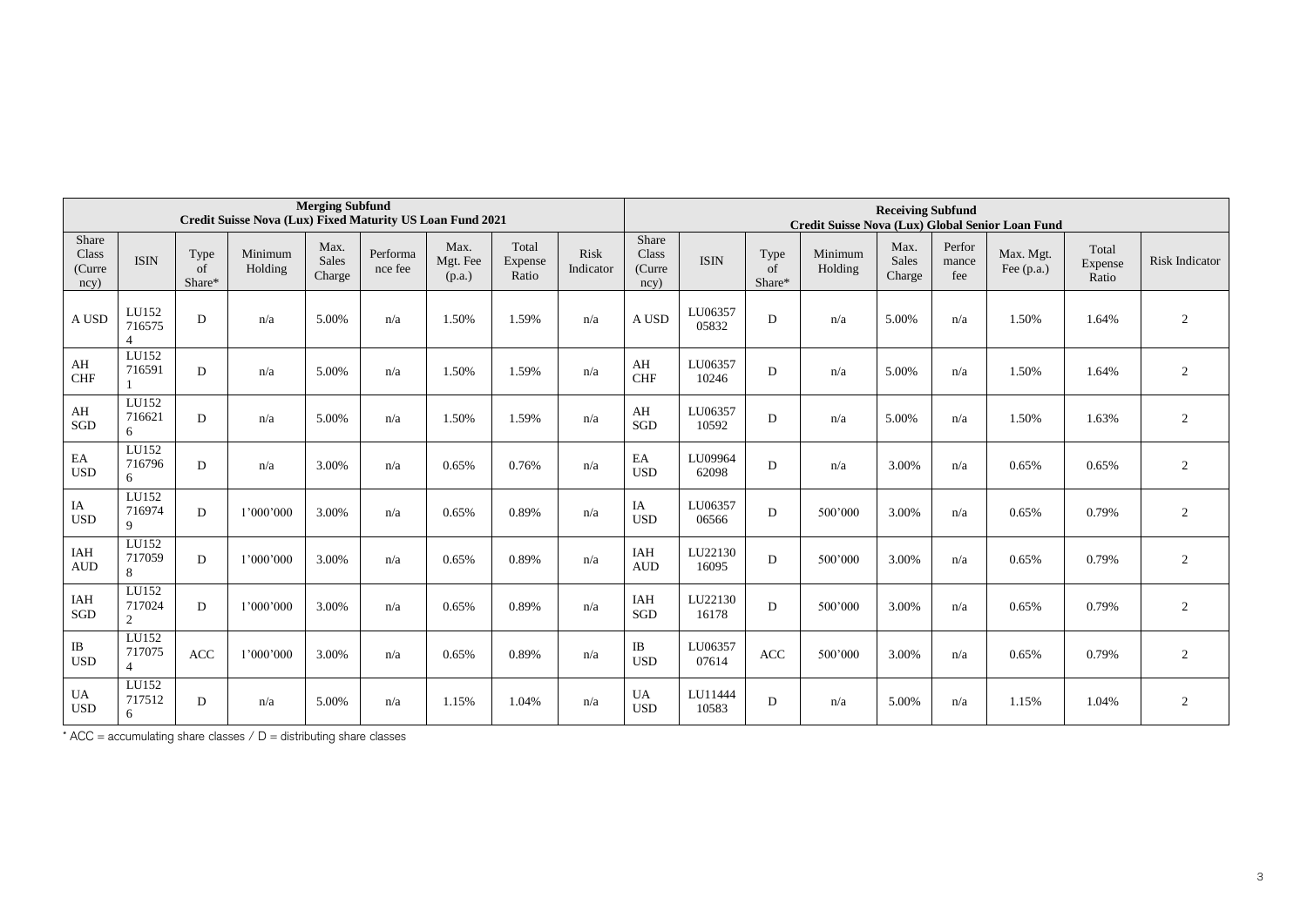No further subscriptions in the Merging Subfund will be accepted as from 17 September 2020 at 3:00 p.m. (CET).

No subscriptions in the Receiving Subfund will be accepted from 7 October 2020 at 3.00 p.m. (CET) to 8 October 2020 at 3.00 p.m. (CET).

The shareholders of the Merging Subfund and the Receiving Subfund who do not agree with the proposed Merger can apply for redemption of all or part of their shares free of any charges other than those retained for disinvestment costs. Such redemptions shall be free of charge during a one-month period starting on the date of this publication, being 17 August 2020, and ending on 17 September 2020 at 3:00 p.m. (CET).

Any redemption applications in the Merging Subfund received after 3 p.m. (CET) on 17 September 2020 will not be processed. Any such redemption requests should be submitted in the Receiving Subfund to its central administration, Credit Suisse Fund Services (Luxembourg) S.A., 5 rue Jean Monnet, L-2180 Luxembourg, on or after 10 October 2020 in accordance with the provisions applicable to the Receiving Subfund.

The shareholders of the Merging Subfund and the Receiving Subfund are also informed that:

- (i) the redemption orders placed before 18 August 2020, 3 p.m. (CET), will be taken into account with valuation day 1 September 2020;
- (ii) the redemption orders placed between 18 August 2020, 3 p.m. (CET), and 1 September 2020, 3 p.m. (CET), will be taking into account with valuation day 15 September 2020; and
- (iii) the redemption orders placed between 1 September 2020, 3 p.m. (CET) and 17 September 2020, 3 p.m. (CET), will be taking into account with the valuation day 1 October 2020.

Alternatively, the shareholders of the Merging and Receiving Subfunds may apply for the conversion of their shares into shares of another subfund of CS Nova in accordance with the provisions of the section on the conversion of shares of the prospectus of CS Nova. Conversion applications will be accepted up to 3.00 p.m. (CET) on 17 September 2020.

### **Subscriptions and redemptions in the Merging Subfund will be suspended from 17 September 2020 to 9 October 2020, inclusive. In the event that the suspension is required on another date and/or needs to be extended due to unforeseen circumstances, shareholders will be informed accordingly.**

#### **The last net asset value of the Merging will be calculated on 9 October 2020.**

As of the Effective Date, the shareholders of the Merging Subfund who have not applied for redemption will receive a number of new shares (as applicable) of the relevant share class of the Receiving Subfund on the basis of the exchange ratio mentioned below. They will be informed of the number of new shares issued to them by means of a merger confirmation shortly after the Effective Date. There will be no initial sales charge applied to their new shares.

If the shareholders of the Merging Subfund wish to receive shares in the Receiving Subfund due to the Merger, they do not need to take any further action. The shareholders of the Merging Subfund shall automatically be registered in the shareholders' register of the Receiving Subfund.

Any legal, advisory or administrative costs associated with the preparation and the completion of the Merger (with the exception of any dealing costs, audit costs, other miscellaneous costs and transfer taxes on the assets associated with the transfer of assets and liabilities and the custody transfer costs) will be borne by the alternative investment fund manager of CS Nova.

The Merger will not subject the shareholders of the Merging Subfund to taxation in Luxembourg. However, the planned Merger may result in a tax liability for a shareholder depending on the tax regime applicable in the shareholder's country of residence, citizenship or domicile. Shareholders should inform themselves as to the possible tax implications of the aforementioned changes in their respective country of citizenship, residence or domicile.

## **IV. Criteria adopted for the valuation of assets and liabilities on the date of calculating the exchange ratio**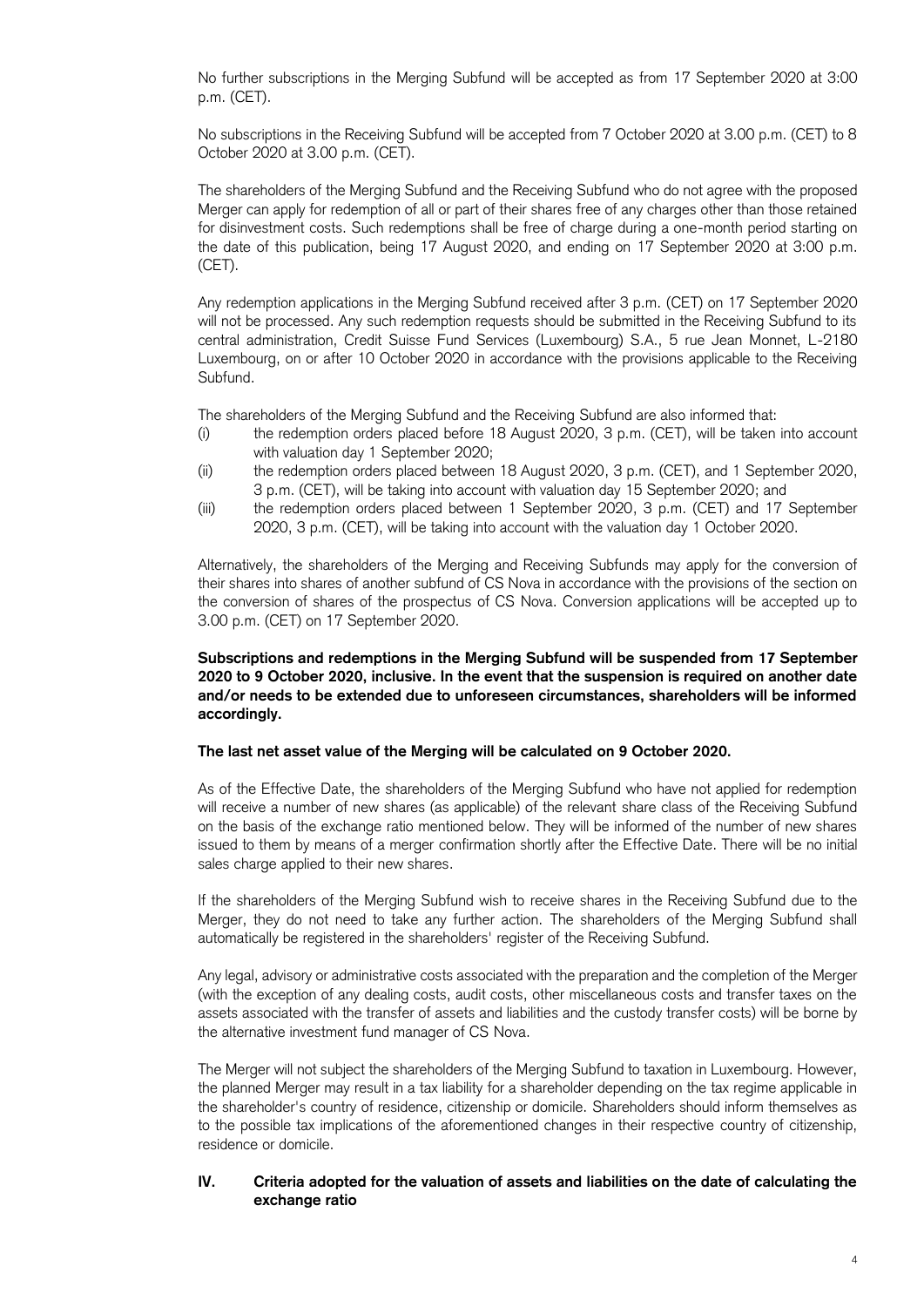The criteria and principles adopted for the valuation of the assets and liabilities of the Merging Subfund and of the Receiving Subfund are described in the articles of incorporation and the current prospectus of CS Nova.

## **V. Calculation method of the exchange ratio**

The number of shares to be allocated to the shareholders of the Merging Subfund will be determined on the basis of the exchange ratio corresponding to the respective net asset value of the relevant share classes of the Merging Subfund and the Receiving Subfund, calculated in accordance with the prospectus of CS Nova, calculated on 9 October 2020, and based on closing prices as at 8 October 2020.

PricewaterhouseCoopers, *Société Coopérative*, with registered office at 2, rue Gerhard Mercator, L-2182 Luxembourg, Grand Duchy of Luxembourg (the "**Auditor**"), has been appointed by CS Nova as the independent auditor in charge of preparing a report validating the calculation method of the exchange ratio as well as the actual exchange ratio determined on the Effective Date.

No cash payment will be made to the shareholders of the Merging Subfund as a result of the Merger.

# **VI. Additional information for shareholders**

Shareholders may receive additional information in respect of the Merger at the registered office of CS Nova, at 5 rue Jean Monnet, L-2180 Luxembourg.

Once available, a copy of the certificates issued by the depositary of CS Nova in relation to the Merger and the Auditor's statement on the terms and conditions of the Merger will be made available, free of charge, at the registered office of CS Nova.

The latest versions of the prospectus, the articles of incorporation and the latest annual report of CS Nova may be obtained in accordance with the provisions of the prospectus at the registered office of CS Nova.

Luxembourg, 17 August 2020

The Board of Directors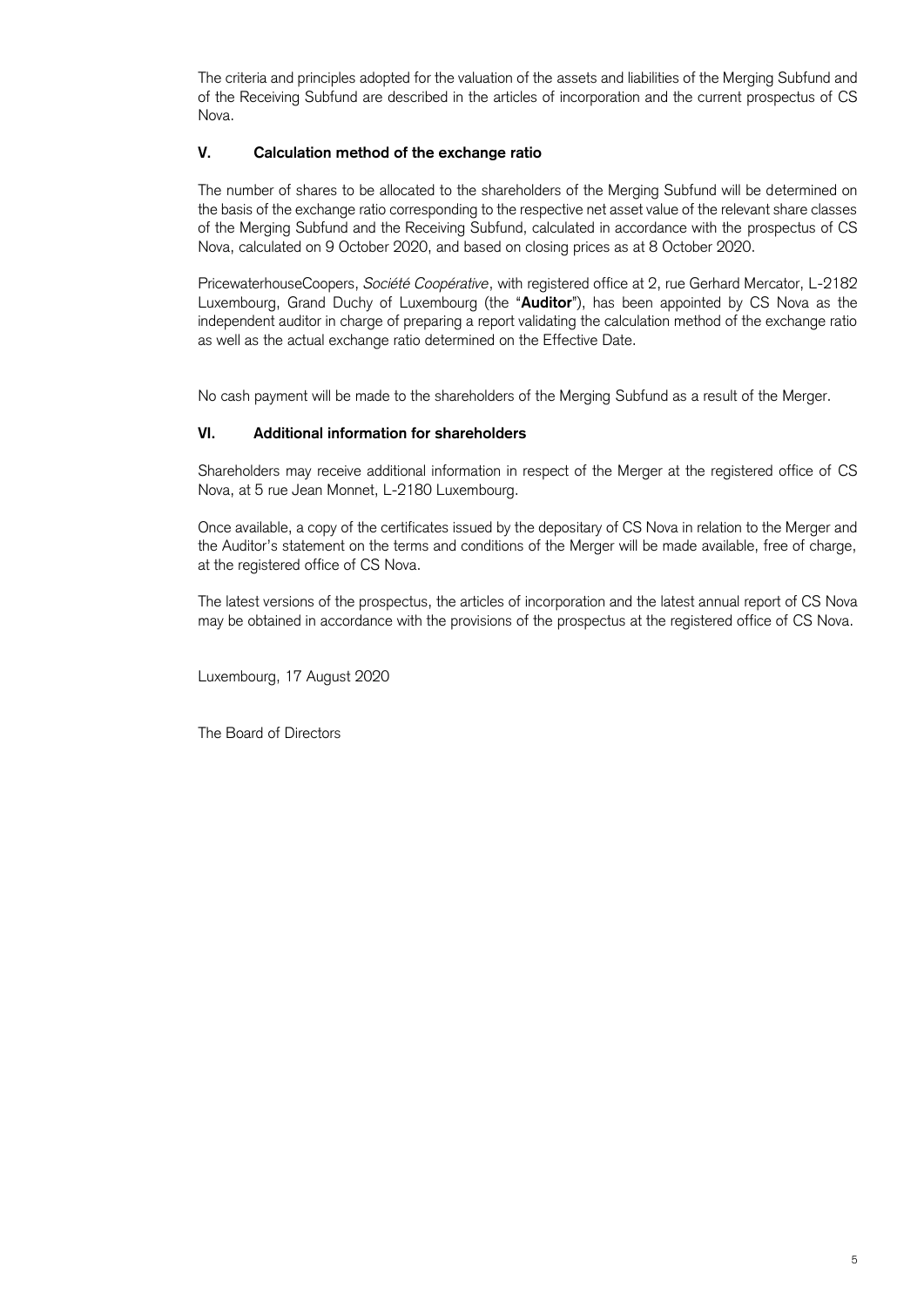# **Appendix 1 Comparison of some features of the Merging Subfund and of the Receiving Subfund**

|               | <b>Merging Subfund</b>                                                              | <b>Receiving Subfund</b>                                                                   |
|---------------|-------------------------------------------------------------------------------------|--------------------------------------------------------------------------------------------|
| Investment    | Objective<br>Investment<br>and                                                      | <b>Investment Objective and Investment</b>                                                 |
| Objective and | <b>Investment Policy</b>                                                            | <b>Policy</b>                                                                              |
| <b>Policy</b> | The Subfund seeks to achieve an                                                     | The investment objective of this Subfund                                                   |
|               | attractive yield by investing primarily in                                          | is to achieve a high level of risk-adjusted                                                |
|               | USD denominated debt instruments                                                    | income in the Reference Currency by                                                        |
|               | with a final maturity of up to December                                             | primarily (directly<br>and/or<br>investing                                                 |
|               | 2022.                                                                               | indirectly through the below mentioned                                                     |
|               | The Subfund will run until December                                                 | instruments) in higher yielding, floating                                                  |
|               | 15, 2021 (the "Maturity Date") or any                                               | rate senior loans ("Senior Loans") and                                                     |
|               | other date as defined by the AIFM prior<br>to the launch date of the Subfund. In    | other senior floating rate debt instruments<br>(collectively "Senior Loans" and "Other     |
|               | case the decision is taken to deviate                                               | Debt Instruments") of issuers worldwide                                                    |
|               | from the aforementioned Maturity Date,                                              | and in any currencies. The Subfund may                                                     |
|               | the Prospectus will be updated                                                      | addition in other<br>invest in<br>debt                                                     |
|               | accordingly. The intention<br>is<br>to                                              | instruments.                                                                               |
|               | discontinue the Subfund at the Maturity                                             | Senior Loans are debt instruments that                                                     |
|               | Date. If, at the Maturity Date,                                                     | provide the lender a senior claim to the                                                   |
|               | exceptional market conditions make it                                               | borrower's assets which take priority over                                                 |
|               | unacceptable in the interests of the                                                | other<br>debt<br>unsecured<br>loans<br>or                                                  |
|               | Shareholders to sell the Subfund's                                                  | instruments. In case of bankruptcy of the                                                  |
|               | assets, the AIFM may defer the                                                      | borrower Senior Loans will supersede the                                                   |
|               | Maturity Date by up to four (4) months.                                             | claims of other creditors.                                                                 |
|               | The Subfund seeks to achieve its                                                    | The investments of the Subfund are not                                                     |
|               | investment objective by investing                                                   | limited in terms of credit<br>rating,                                                      |
|               | primarily in USD denominated floating<br>rate senior loans ("Senior Loans") and     | geographical or sectorial criteria. This may<br>lead to a concentration in geographical or |
|               | floating<br>other<br>senior<br>rate<br>debt                                         | sector terms. The average credit quality of                                                |
|               | instruments including unsecured loans                                               | the Subfund is expected to be below                                                        |
|               | (collectively "Senior Loans" and "Other                                             | investment grade.                                                                          |
|               | Debt Instruments") of issuers domiciled                                             | Any investments made in other currencies                                                   |
|               | in or carry out the bulk of their business                                          | than the Reference Currency will in                                                        |
|               | activities in the United States of                                                  | principle<br>hedged<br>against<br>be<br>the                                                |
|               | America and/or Canada.                                                              | Reference Currency.                                                                        |
|               | Senior Loans are debt instruments that                                              | The Subfund qualifies as Liquid AIF, as                                                    |
|               | provide the lender a senior claim to the                                            | defined in Chapter 5, "Risk and Liquidity                                                  |
|               | borrower's assets which take priority                                               | Management".                                                                               |
|               | over other unsecured loans or debt                                                  |                                                                                            |
|               | instruments. In case of bankruptcy of                                               |                                                                                            |
|               | Senior Loans<br>the<br>borrower<br>will<br>supersede the claims of other creditors. |                                                                                            |
|               | In addition, the Subfund may invest in                                              |                                                                                            |
|               | debt instruments, bonds, notes, and                                                 |                                                                                            |
|               | similar fixed interest or floating-rate                                             |                                                                                            |
|               | securities<br>оf<br>issuers<br>worldwide                                            |                                                                                            |
|               | (including emerging markets).                                                       |                                                                                            |
|               | The Subfund will not invest in securities                                           |                                                                                            |
|               | with a facility rating below CCC+ by                                                |                                                                                            |
|               | S&P or Caa1 by Moody's or which                                                     |                                                                                            |
|               | exhibit similar credit quality in the view                                          |                                                                                            |
|               | of the AIFM. If a current holding is                                                |                                                                                            |
|               | downgraded below these ratings, the                                                 |                                                                                            |
|               | position will have to be sold within 90<br>calendar days.                           |                                                                                            |
|               | The Subfund may $-$ as of 18 months                                                 |                                                                                            |
|               | before the Maturity Date - hold 100%                                                |                                                                                            |
|               | of its<br>total net assets in debt                                                  |                                                                                            |
|               | instruments with a maturity less than 18                                            |                                                                                            |
|               | months and money market instruments,                                                |                                                                                            |